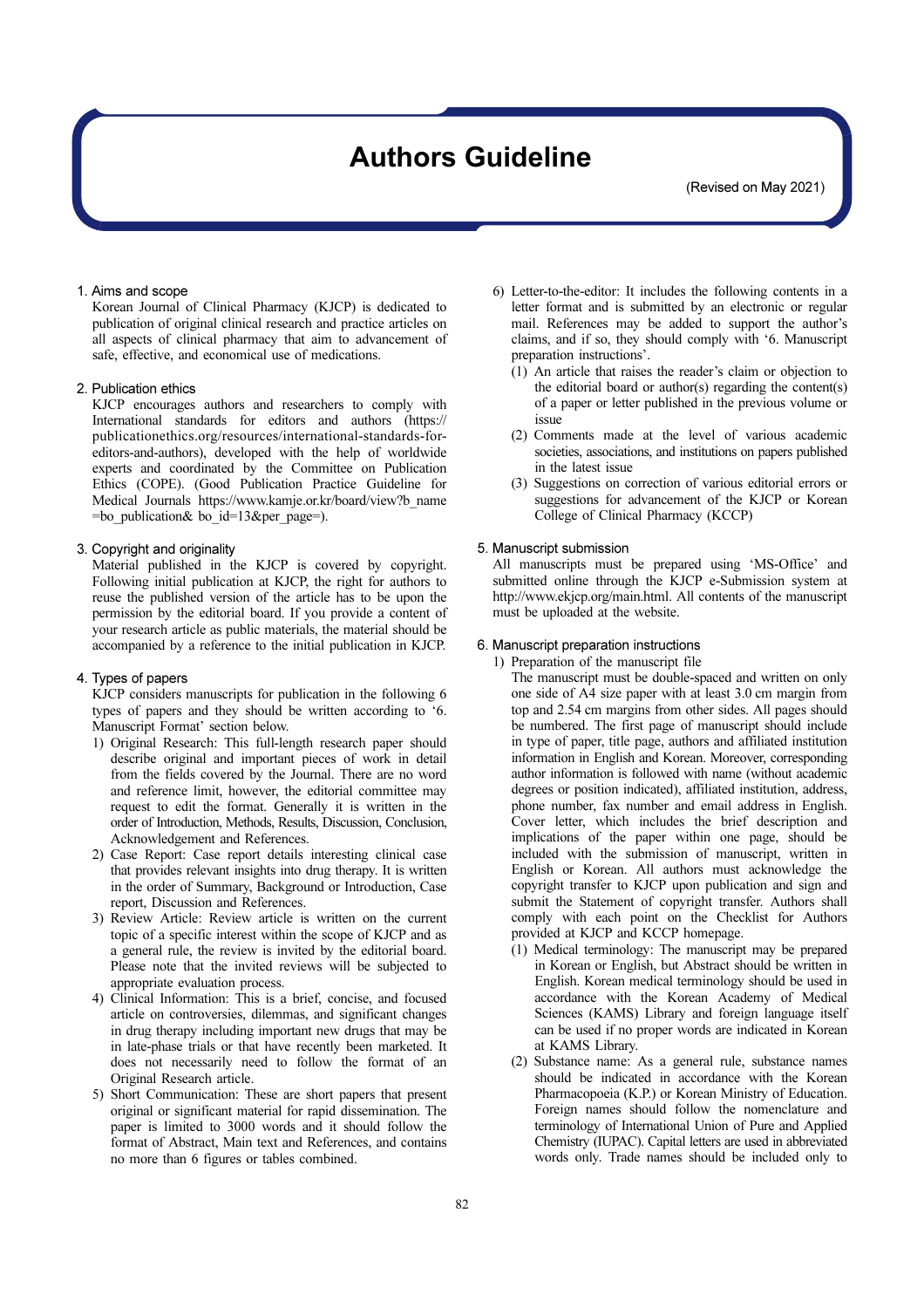distinguish between different trade preparations or for some combination drugs. Trade registry mark (®) may be used next to brand name.

- (3) Abbreviation: Standard abbreviations may be used, but the definition should be provided at the first use on the manuscript. Abbreviation use is not recommended in the title and English abstract.
- (4) Numbers: As a general rule, Arabic numerals are used.
- (5) Units: International System of Units (SI) should be used. Otherwise, internationally accepted units should be used.
- 2) Manuscript format

Manuscript should be prepared in the following terminology and order.

- (1) Title page Title, author names, institutional affiliation and address should be written. This should be written in Korean and in English in the same order.
	- ① Title Article title should be concise but indicating the main focus of the paper. Other than radioactive element symbols, molecular chemical symbols or abbreviations are not recommended in the title. Scientific names should comply with binomial nomenclature system without authors' names (e.g. generic and species names only). Title in Korean should avoid containing foreign languages or abbreviations.
	- ② Author names Multiple authors with different affiliations and addresses are indicated using superscripted numbers  $(1, 2)$ . When writing in English, full name should be listed in the order of given name and family name, as shown in the following example. Corresponding author is marked with superscripted asterisk symbol.

Three affiliated institutions: Soon Hee Choi<sup>1</sup>, Hyun Mi Kim<sup>1</sup>, Kyoung Sik An<sup>2</sup>, and Uk Myung Lee<sup>3\*</sup>

- ③ Affiliations and address Names of the affiliated institutions and address (including the 5 digit zip code) are listed. If there are multiple authors with different affiliations and addresses, the addresses should be distinguished according to the mark indicated on the upper right side of the authors' name. Official country name of Korea should be indicated as Republic of Korea.
- ④ Corresponding author Detailed address, zip code and phone number are indicated separately, and phone number should include country code and area code, all written only in English.
- (2) Abstract An abstract should be a concise statement of Background (and/or Objective), Methods, Results, and Conclusions written in full sentences, not in phrases, with no longer than 250 words in English. Up to 6 keywords is listed below the Abstract, and only the first word is capitalized.

□ KEYWORDS-Circardian rhythm, dosage regimen, pharmacokinetic parameter

The Abstract is attached after the title page.

- (3) Introduction Study objectives or related information are included but not in the form of extensive reviews. Content starts without a subtitle as Introduction.
- (4) Methods Include sufficient detail for others to replicate it. However, provide citations of methods that have previously been published.

① Special regulations regarding Gendered Innovations

Policy In studies involving cell, animal, or human research including all clinical studies, it should be recognized that factors such as biological "sex" or sociocultural "gender" could affect study results and the following should be included.

- (a) Cell or animal studies The source and accreditation of cell line or animals should be described.
	- (A) Descriptions of biological characteristics of cell line or animals are recommended.
	- (B) Conduction of study with equal proportions of both sex of cells or animals, and descriptions of study results based on sex are recommended if differences in results exist between sex.
	- (C) When single sex is studied, provision of justification is recommended unless there is an obvious rationale (i.e. pregnancy or ovarian cancer).
- (b) Clinical study Ensure correct usage of the terms "sex" and "gender".
	- (A) It is recommended that the paper includes comparison and analysis of results involving study that include both men and women.
	- (B) When the study is conducted involving single sex/gender, provision of scientific justification is recommended.
- (5) Results Try not to duplicate the same results in both tables and figures.
- (6) Discussion Discussion includes explanation or supporting information, and it should not be duplicate the results. Discussion can be combined with Results section.
- (7) Conclusion Conclusion summarizes the study results in a simple and concise way, and it may be included in the Discussion section.
- (8) Acknowledgment Please include any notes acknowledging financial or professional academic assistance to the conduct of research. Research funding/grant information can be included.
- (9) Conflict of Interest All known or potential conflicts of interest should be disclosed. If no potential personal, financial, or occupational conflict exists, the following statement should be included: "The authors have no conflicts of interest to declare with regards to the contents of this study."
- (10) Authors' Information Authors' information includes authors' name in English followed by their positions. A semicolon (; ) is placed between the authors. Example) Authors' information (Position): Soon Hee Choi, Graduate student; Hyun Mi Kim, Researcher; Kyoung Sik An, Professor
- (11) Research Ethics Case studies or study involving human must be approved by the Institutional Review Board (IRB), and such results and approval number should be included within the manuscript.
- (12) References Each reference should be in English either by itself or by translation. Transliteration should be considered when the translation is not applicable. References should be numbered consecutively as they are first cited in the text. Reference number are identified in text, tables, and legends by superscript Arabic numbers followed by parenthesis. Journal names should be abbreviated as they appear in PubMed.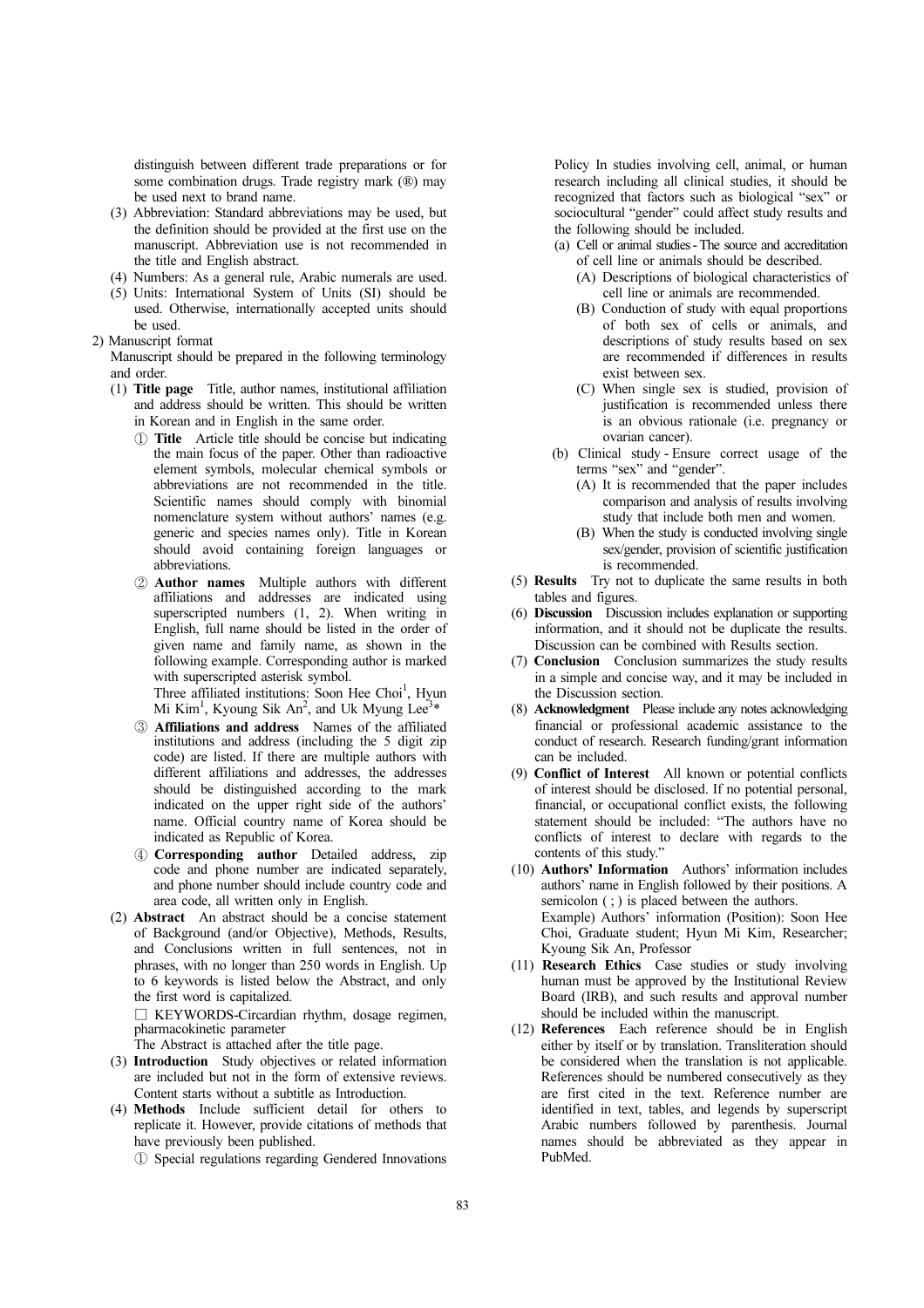Author names

- Last name followed by first and middle name initials are included. List all authors when six or less; when seven or more, list only first three and add et al.
- Article title, section title, abstract title, etc
- <sup>7</sup> Truck the, section the, abstract the, etc<br>
Only the first word should start with a capitalized letter and other words should be in small letters.
- Journal title, book title, abstract book title
- Official abbreviation, or full name should be used, and the first letter of each title should be capitalized. Do not include a period (.) in the case of official abbreviations.
- (1) Citing literature in the text
- Example sentence) .... was performed.<sup>5,10-12)</sup>
- (2) Citing published articles and supplements
- 1) Published articles
- List in the order of: Author. Article title. Journal Title (abbreviated) Date of publication;volume(issue):first page-last page.
- Example) Jones LA, Gonzalez ER, Reines HD. Assessment of 24 hour gastric pH measurements in trauma patients receiving intravenous famotidine by intermittent bolus versus continuous infusion administration. Ann Pharmacother 1994;28(7-8):841-4.
- Example) Ferri CP, Prince M, Brayne C, et al. Global prevalence of dementia: a Delphi consensus study. Lancet 2005;366(9503):2112- 7.
- 2) Theses/dissertations
- List in the order of: Author. Title. Degree title. Institution. Year of completion.
- Example) Tan HK. Studies on sustained release of ranitidine hydrochloride matrix tablets. M.S. Thesis for Pharmacy Sung Kyun Kwan University. 1998.
- 3) Articles in press
- List in the order of: Author. Title. Journal title, in press.
- Example) Lee KT, Seo SH, Kim DH. Inorganic phosphate has the inhibitory effect of phosphotyrosyl phosphate activity of alkaline phosphatase in rabbit plasma. Korean J Clin Pharm, in press. Citing books
- 1) Section in a book
- List in the order of: Section author. section title. In: book author(s). book title, edition. place of publication: publisher, published year: first page-last page.
- Example) Miller AB. Ischemic heart disease. In: Delafuente JC, Stewart RB, eds. Therapeutics in the elderly, 3rd ed. Cincinnati: Harvey Whitney Books, 1995: 272-86.
- 2) Whole book
- List in the order of: Author. book title, edition. Place of publication: publisher, published year: first page-last page.
- Example) Greenwood D. Antimicrobial Chemotherapy, 3rd ed. ·London: Oxford University Press, 1995: 179-87, 206-30.
- Proceedings in Conference or workshops
- Example) Vetter N. Efficacy of meropenem in the treatment of respiratory tract infections. In: Proceedings of the Meropenem Workshop, Athens, Greece, May 26, 1992.
- Websites
- List in the order of: Author. Title of document. URL address. Accessed date.
- Example) Ministry of Unification of Republic of Korea. Unification White Paper 2012. Available from: https://unibook.unikorea.go.kr/ board/list?boardId=7. Accessed February 25, 2019.
- (13) Tables and Figures
	- ① Total number of tables and figures is limited to 7 in an article.
	- ② Figures Insert tables, figures, and schemes in order following References in the manuscript or attach them separately each in separate sheets. Within the main text, only indicate the place of table/figure insertion. Unless there is a special reason, the figure is reduced to width of 7.5 cm; therefore, texts, numbers and symbols are to be selected with such considerations. Use symbols that are identifiable in black and white printing, and their identification should be included in the legends below. Use consecutive numbers such as Fig. 1, 2, 3 or Scheme 1, 2, 3 below the figures and schemes. Figure legends should be written in English.
	- ③ Tables Each table is written only in English and presented in separate sheets. Tables require consecutive numbers (such as Table 1, 2, 3) and titles above the two horizontal lines and descriptions below the horizontal line at the bottom. Do not use internal vertical rules and use internal horizontal rules minimally.

#### 7. Review and acceptance of manuscripts

- 1) Submitted manuscripts are evaluated by the editorial board and the board makes the decision regarding the publication of manuscripts.
- 2) The editor-in-chief initially evaluates the manuscript, and it is sent to an editorial board member. The editorial board member first evaluates the manuscript for its 'suitability of the format and editorial policy requirements, necessity and originality of the research, clarity of research purpose, appropriateness of research contents and methods' and if deemed inappropriate, manuscript can be rejected without reviewer evaluations.
- 3) Editorial board invites at least two qualified reviewers, and editorial board members can be invited as reviewers. As a general rule, reviewers from the same institution as the authors are excluded, and reviewers are asked to indicate whether conflicts of interest exist with regards to the research article. Reviewer selection and review process is not disclosed.
- 4) The manuscript is provided to reviewers without any cues on the identity of the author(s).
- 5) Reviewers are given at least two weeks for review, and the reviewers are notified of the deadline for review at the time of invitation.
- 6) Reviewers comprehensively evaluate the manuscript on its format and editorial policy requirements, necessity and originality of the research, clarity of research purpose, appropriateness of the research contents and methods, expected impact and practicality of the results, and provide the following recommendations: accept, minor revision, major revision, or reject. Reviewers must provide reviewer evaluation comments in free form.
- 7) The editorial board has the right to make the final decision regarding the publication of the manuscript based on recommendations from at least two reviewers, and has obligations to promptly inform the author(s) on the decision and review comments.
- 8) Manuscripts that are not accepted or those requiring